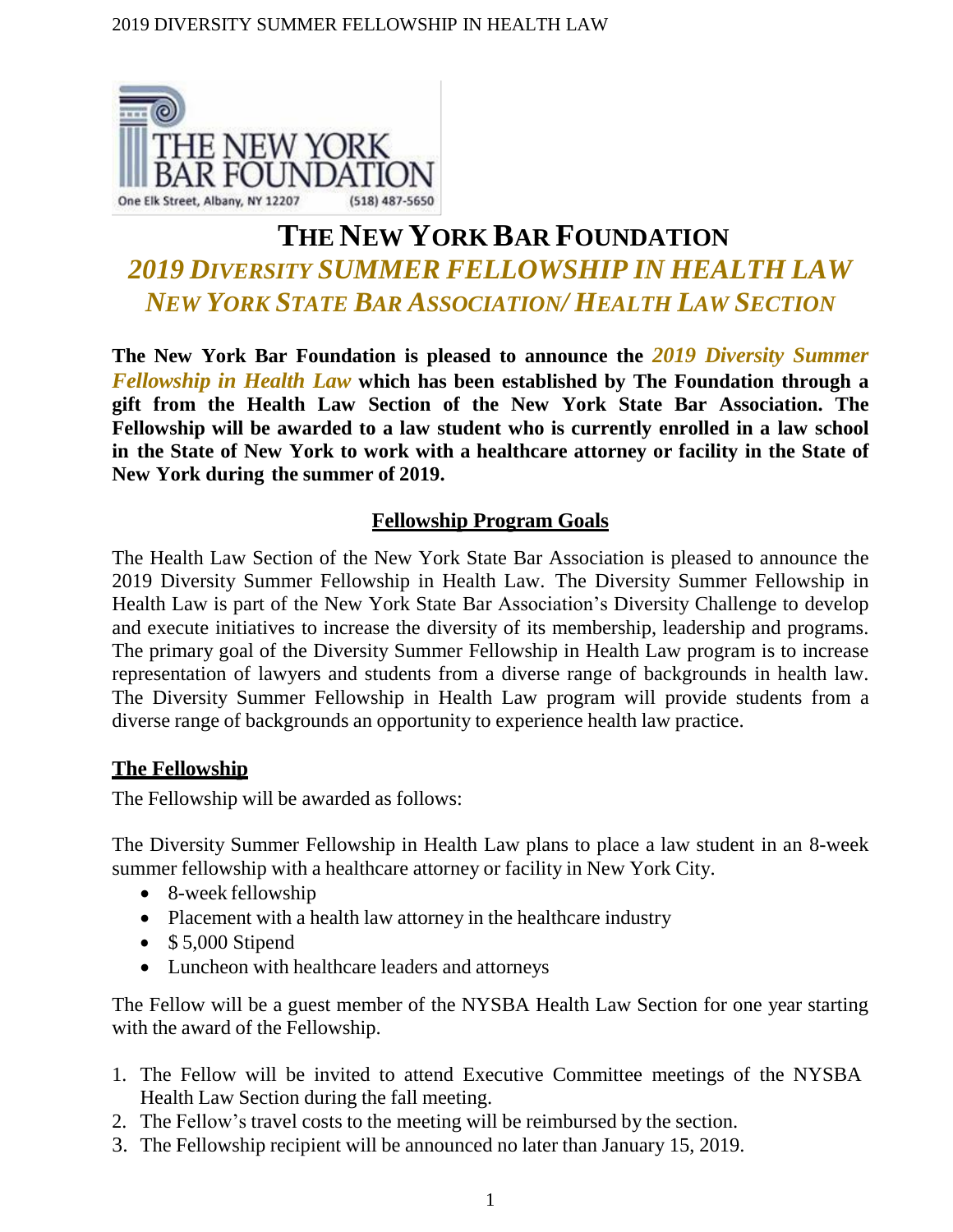## **Eligibility**

The Fellowship is open to all students as of fall 2018 semester who are enrolled in a law school in the State of New York, who intend to practice law in New York State upon graduation, and who are capable of fulfilling the requested work hours and responsibilities. Fellowship finalists may be interviewed in person.

## **Fellowship Length**

The Fellowship will take place during the summer of 2019 for a period of eight weeks starting **June, 2019**. The work requirement per week is 35 hours at the minimum but should not exceed 40 hours.

## **Fellowship Requirement**

At the conclusion of the Fellowship, the recipient will be required to produce a summary evaluation report that may be produced as an article in the Health Law Section Newsletter and/or the Foundation's Newsletter.

## **Payment of Fellowship**

The student will receive \$2,500 at the beginning of the Fellowship from The Foundation with the remaining \$2,500 paid to the student at the completion of the Fellowship (no federal or state income taxes will be withheld and a 1099 will be issued to the student by December 31, 2019).

## **Housing and Other Expense**

Housing, transportation and all other expenses to participate in the Fellowship will be provided by the student.

## **Fellowship Application Requirements**

## **The applicant must submit the following:**

- 1. A completed application (application form below)
- 2. Cover letter of interest
- 3. Unofficial undergraduate and law school transcripts
- 4. Resume
- 5. Two letters of recommendation
- 6. One writing sample on any topic, preferably Health Law.

## **Deadline**

All hard copy material submissions must be postmarked on or before Monday, December 3, 2018 OR you may email the materials to **[ldorr@tnybf.org](mailto:ldorr@tnybf.org)** no later than 4:00 p.m. on or before Monday, December 3, 2018.

## **Format**

If submitting application materials by email, the attachment file will be accepted in Microsoft Word and/or PDF format.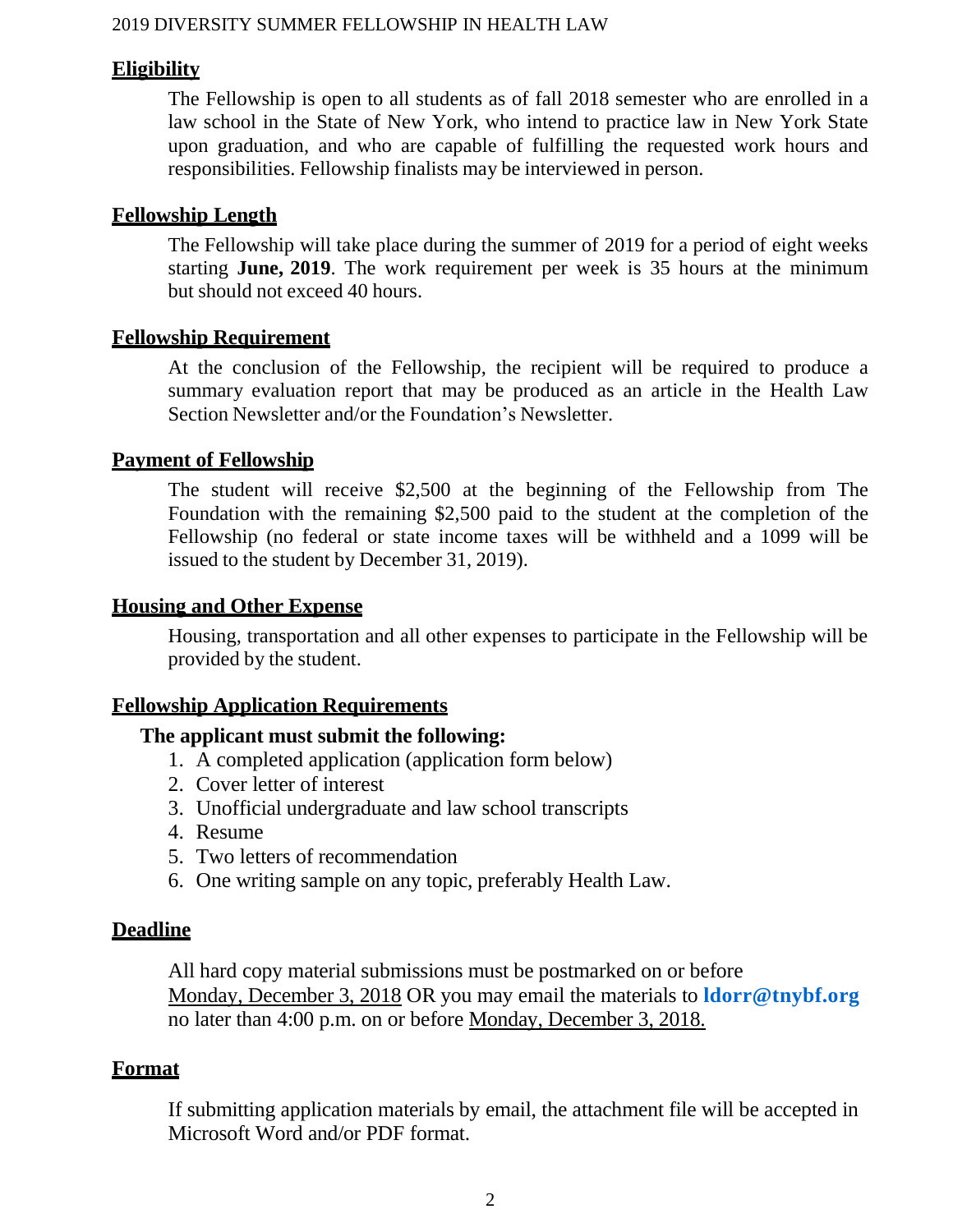## **Judging**

Criteria for judging applications will be:

- 1. Content and quality of application materials
- 2. Demonstrated interest in Health law
- 3. Work experience
- 4. Academic record
- 5. Leadership experience
- 6. Extracurricular activities and community service
- 7. Quality of written expression
- 8. Maturity, integrity and professionalism
- 9. Any other relevant factors

## **Submission**

All materials must be submitted by mail with a postmark on or before Monday, December 3, 2018 OR by email no later than 4:00 p.m. on Monday, December 3, 2018.

Email submissions should be sent to [ldorr@tnybf.org,](mailto:ldorr@tnybf.org,) please include 'Health Law Fellowship' on the subject line.

## **Mail to:**

DIVERSITY SUMMER FELLOWSHIP IN HEALTH LAW THE NEW YORK BAR FOUNDATION ONE ELK STREET ALBANY, NY 12207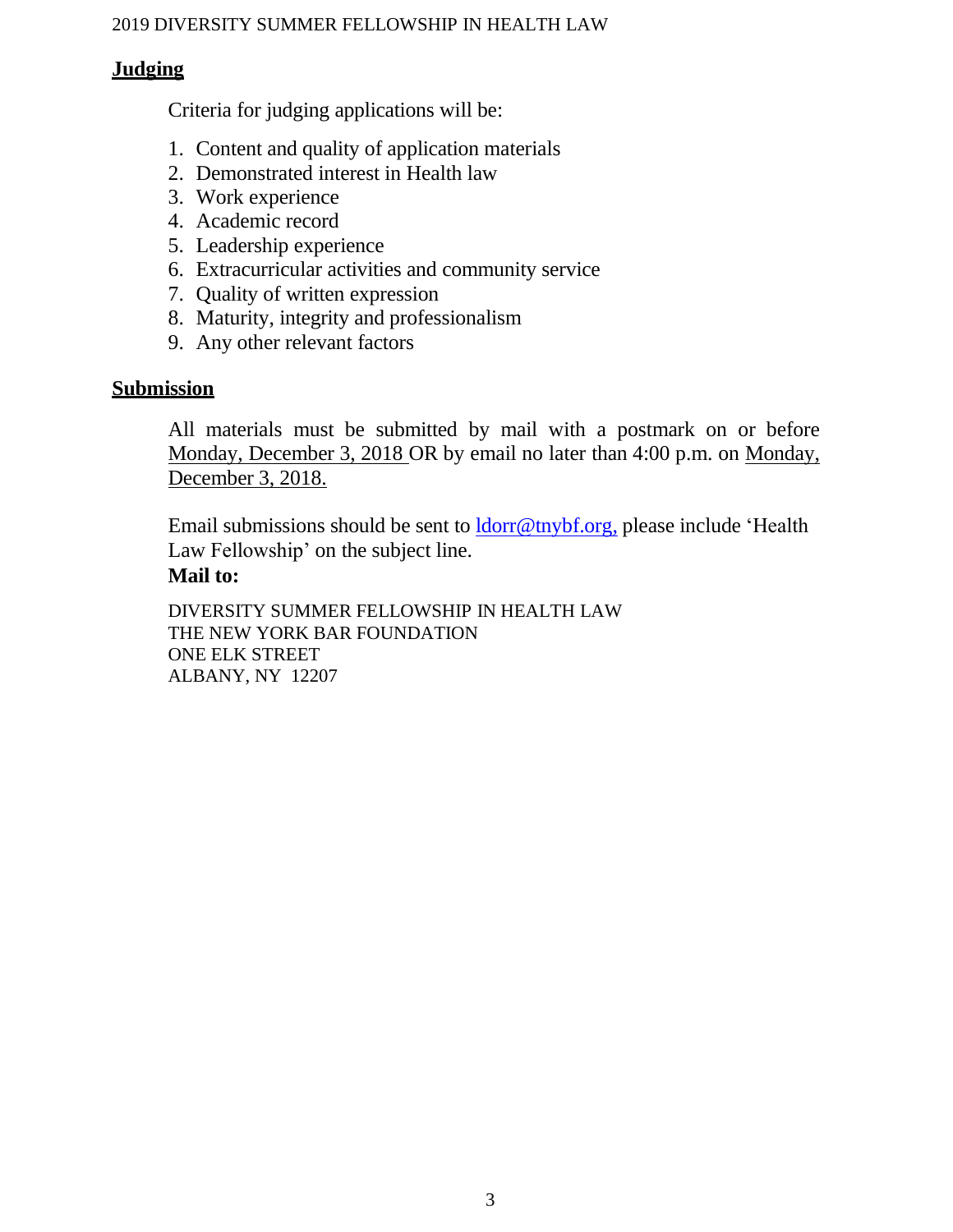The Diversity Summer Fellowship in Health Law was developed in 2011 by the Health Law Section of the New York State Bar Association as part of the Bar Association's Diversity Challenge to develop and execute initiatives to increase the diversity of its membership, leadership and programs and to evaluate the results.

The primary goal of the Diversity Summer Fellowship in Health Law program is to increase representation of lawyers and students from a diverse range of backgrounds in health law. The Diversity Summer Fellowship in Health Law program will provide students from a diverse range of backgrounds an opportunity to experience health law practice. The ultimate goal of the diversity effort of the Health Law Section is to create a network and forge relationships which will foster greater diversity among health law attorneys throughout New York State.

[www.nysba.org](http://www.nysba.org/)

## *About* **THE NEW YORK BAR FOUNDATION**

Founded in 1950, The New York Bar Foundation is dedicated to aiding educational, direct legal services, and charitable projects aimed at meeting the law-related needs of the public and the profession. The Foundation solicits charitable contributions and provides funding for the following purposes:

- Increasing public understanding of the law
- Improving the justice system and the law
- Facilitating the delivery of legal services
- Enhancing professional competence and ethics

For more information about The New York Bar Foundation, go to

## [www.tnybf.org](http://www.tnybf.org/)

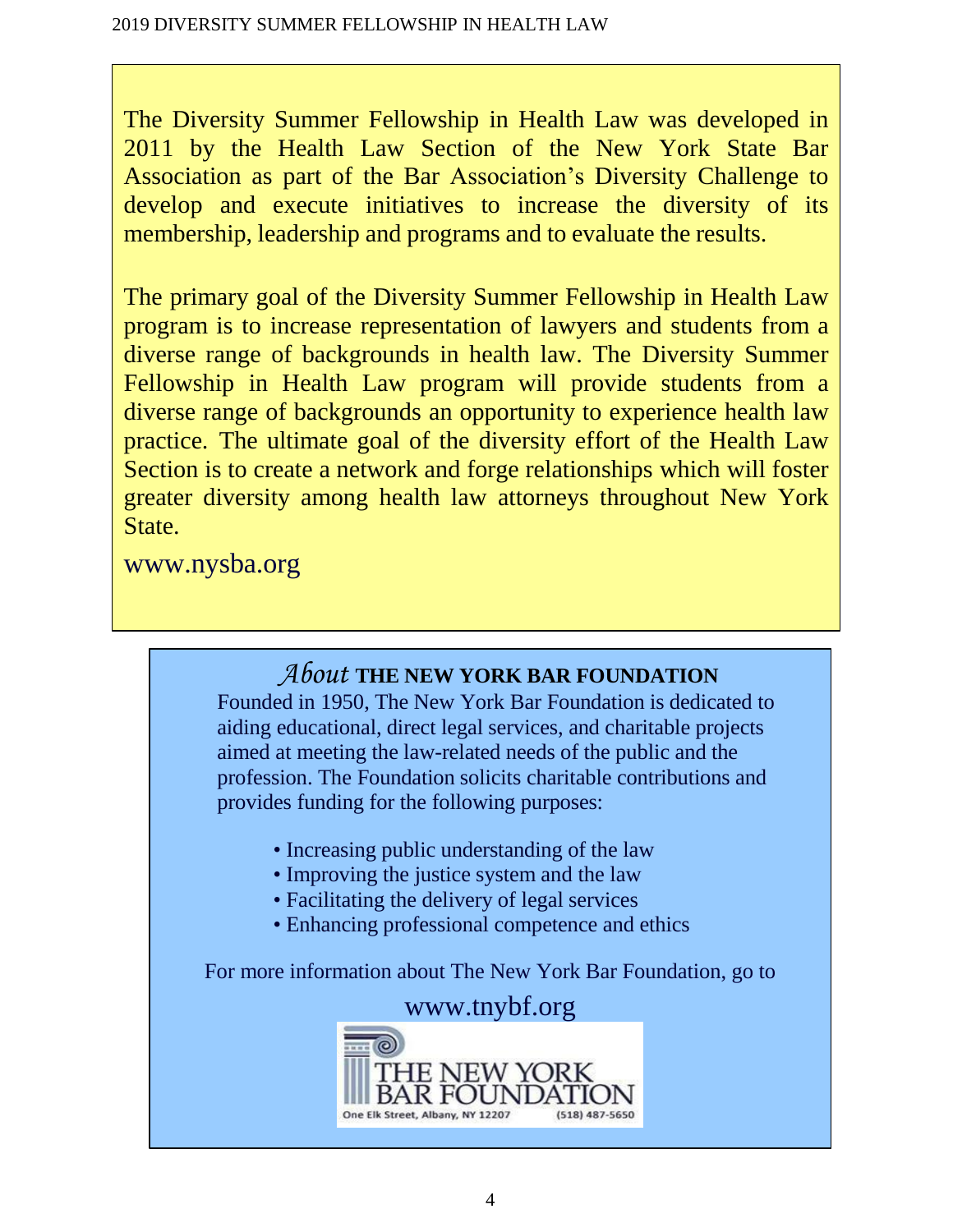## **2019 DIVERSITY SUMMER FELLOWSHIP IN HEALTH LAW**

*Provided by The New York Bar Foundation through a gift from the Health Law Section of the New York State Bar Association*

|                     |                                                                                                                                                        | Name:                                                                                                                                                                                                                          |                                                             |                   |        |  |
|---------------------|--------------------------------------------------------------------------------------------------------------------------------------------------------|--------------------------------------------------------------------------------------------------------------------------------------------------------------------------------------------------------------------------------|-------------------------------------------------------------|-------------------|--------|--|
|                     |                                                                                                                                                        |                                                                                                                                                                                                                                |                                                             |                   |        |  |
|                     |                                                                                                                                                        |                                                                                                                                                                                                                                | <u> 1989 - Johann Stoff, amerikansk politiker (d. 1989)</u> |                   |        |  |
|                     | (if different)                                                                                                                                         | ,我们也不会有什么。""我们的人,我们也不会有什么?""我们的人,我们也不会有什么?""我们的人,我们也不会有什么?""我们的人,我们也不会有什么?""我们的人                                                                                                                                               |                                                             |                   |        |  |
|                     |                                                                                                                                                        | Phone: email: email: email: email: email: email: email: email: email: email: email: email: email: email: email: email: email: email: email: email: email: email: email: email: email: email: email: email: email: email: email |                                                             |                   |        |  |
|                     |                                                                                                                                                        |                                                                                                                                                                                                                                |                                                             |                   |        |  |
|                     |                                                                                                                                                        | $\Box$ Day student $\Box$ Evening student                                                                                                                                                                                      |                                                             |                   |        |  |
|                     |                                                                                                                                                        | Year of Law School Study as of December 1, 2018:                                                                                                                                                                               |                                                             |                   |        |  |
|                     |                                                                                                                                                        | Please indicate membership in any of the following diversity groups:                                                                                                                                                           |                                                             |                   |        |  |
| $\Box$              | Asian or Pacific Islander — person having origins in any of the Far East Countries,<br>South East Asia, the Indian subcontinent or the Pacific Islands |                                                                                                                                                                                                                                |                                                             |                   |        |  |
| $\Box$              | <b>Black/African American</b>                                                                                                                          |                                                                                                                                                                                                                                |                                                             |                   |        |  |
| $\Box$              | Latino/a — person of Mexican, Puerto Rican, Dominican, Cuban, Central or South American<br>origin                                                      |                                                                                                                                                                                                                                |                                                             |                   |        |  |
| $\Box$              | Lesbian Gay Bisexual or Transgendered                                                                                                                  |                                                                                                                                                                                                                                |                                                             |                   |        |  |
| $\Box$              | Native American or Alaskan native — person having origins in any of the original<br>peoples of America                                                 |                                                                                                                                                                                                                                |                                                             |                   |        |  |
|                     | <b>Physically Disabled</b>                                                                                                                             |                                                                                                                                                                                                                                |                                                             |                   |        |  |
|                     |                                                                                                                                                        | Other                                                                                                                                                                                                                          |                                                             |                   |        |  |
|                     | <b>Prior Education</b>                                                                                                                                 |                                                                                                                                                                                                                                |                                                             |                   |        |  |
| <b>College Name</b> |                                                                                                                                                        | Address                                                                                                                                                                                                                        | Major                                                       | Dates<br>Attended | Degree |  |
|                     |                                                                                                                                                        |                                                                                                                                                                                                                                |                                                             |                   |        |  |